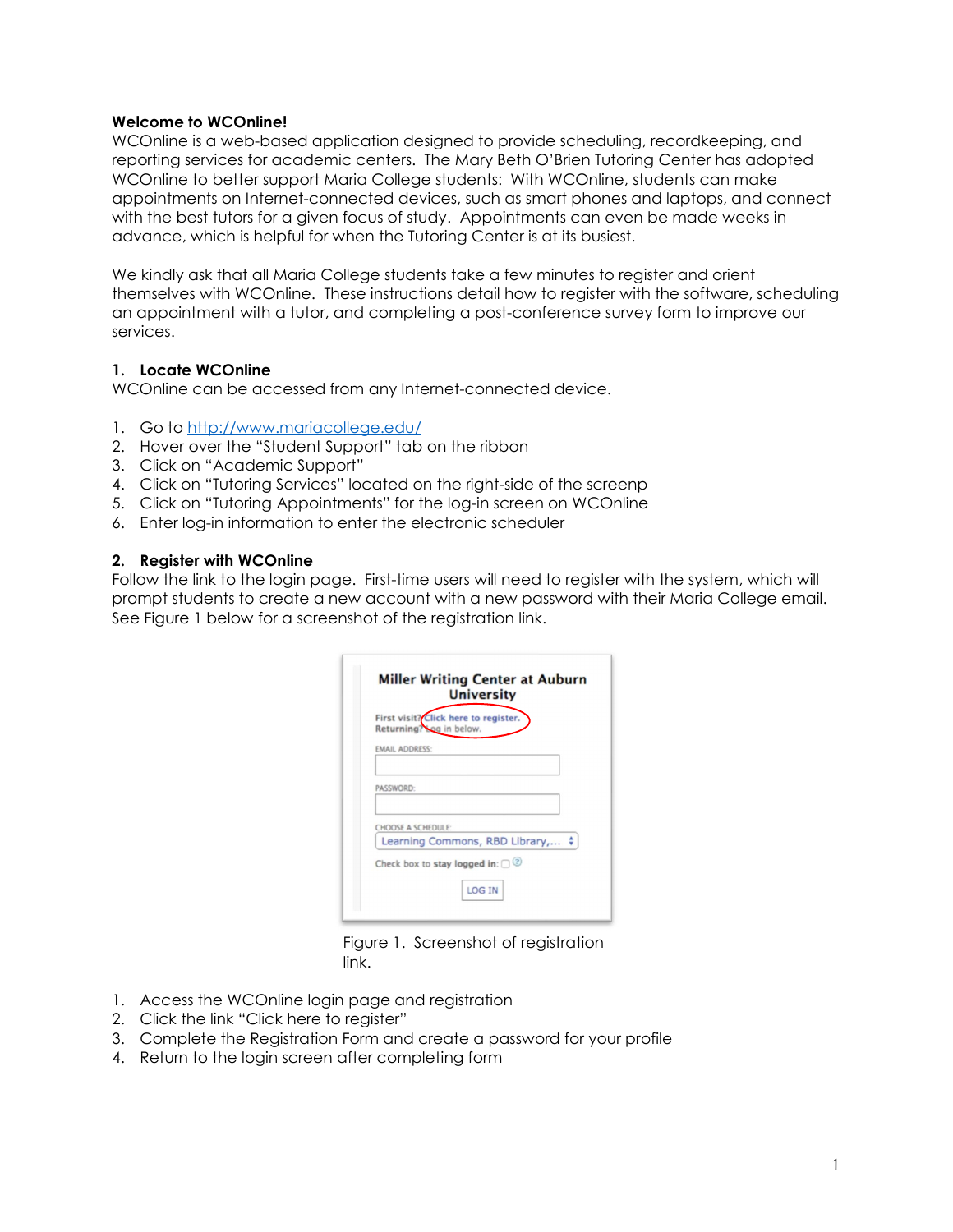Be sure to use your Maria College email addresses to register with the system. If there are any problems with registration, come see a tutor for help.

# 3. Schedule an Appointment

After registering, students will be granted access to the schedule. The default schedule for WCOnline is the Tutoring Center Schedule; if students wish to make an appointment on another schedule, then they should select that schedule in the drop-down menu next to the calendar (see Figure 2 below).



Figure 2. Screenshot of the schedule menu.

# 3.1 Choose a Date and Focus

There are two search tools available on the scheduler: Students can search via tutor focus (e.g., ESL, basic math, A&P, etc.) as well as by week in the semester. These tools are located at the top of the scheduler (see Figure 3 below). Please encourage students to schedule appoints in advance during busy times of the semester, such as around midterms and finals.



Figure 3. Screenshot of search tools.

# 3.2 Complete the Appointment Form

Here, students select an available tutor and complete an Appointment Form. Figure 4 below is a screenshot from a sample schedule with a sample appointment form.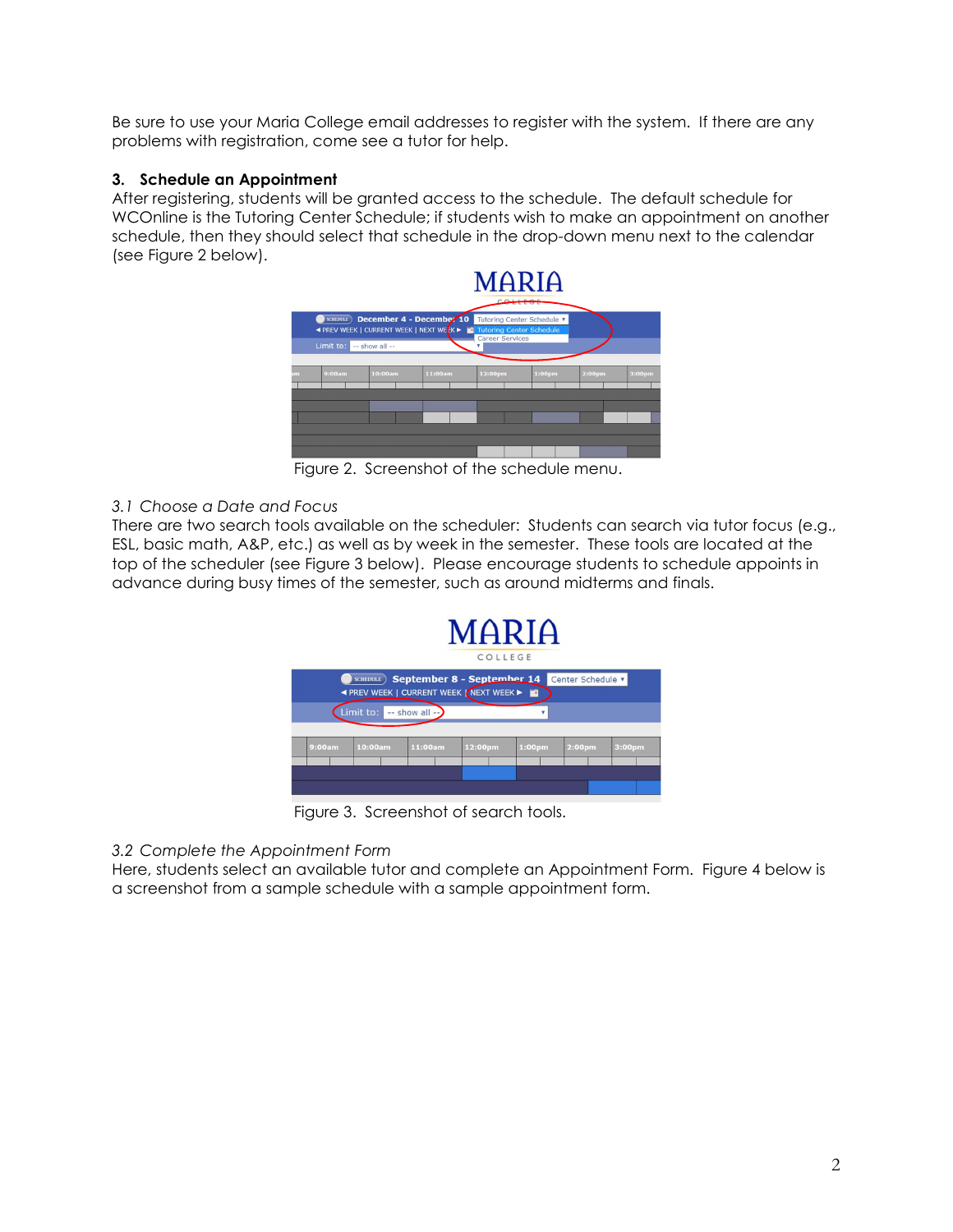

Figure 4. Screenshot of sample schedule and appointment form.

Once the Appointment Form is completed, students will have reserved an appointment with one of the tutors.

#### 3.3 Use the Waiting List

The Waiting List tool allows for clients to queue up appointments if the schedule is already full or there are no available appointments for a given time. Notifications are automatically sent to students when someone cancels, or an appointment is made available. The Waiting List operates on a first-come, first-served policy. To be placed on the Waiting List, click on the Stopwatch Icon next to the date on the left-side of the schedule. Students complete the popup box and will be notified by email when an appointment becomes available. See Figures 5 and 6 below for screenshots of the Waiting List.



Join the Waiting List: Tuesday, January 16, 2018 The waiting list allows you to be notified of an opening in the schedule. Once you've<br>signed up for the waiting list, you'll receive notice when an appointment opens and then car<br>log in to reserve that newly opened appoint Specific staff or No. Notify me of all openings  $\mathbf{v}$ resources only At specific times<br>only?  $\boxed{-}$  all start times  $\blacktriangledown$   $\boxed{-}$  all end times  $\blacktriangledown$ Waiting list notification messages are sent to your registered<br>email address. If you would like to view or change your email addre<br>update your profile using the option at the top of the Welcome menu. JOIN THE WAITING LIST CLOSE WINDOW Manage Waiting List

Figure 5. Screenshot of the Waiting List icon. Figure 6. Screenshot of the Waiting List.

- 1. Access the Tutoring Center Schedule via the Maria College home page
- 2. Enter your email address and password to access the Tutoring Center schedule
- 3. Select the desired schedule (default schedule is the Tutoring Center)
- 4. Choose an area of focus
- 5. Determine an appointment for an available tutor at an available time
- 6. Note that appointments can be made weeks in advanced by clinking the Calendar icon
- 7. Complete the Appointment Form to finish scheduling an appointment
- 8. Join the Waiting List if no appointment is available with a particular tutor or date

If an appointment needs to be canceled or amended, simply click the appointment (the blue blocks) to bring up the Appointment Form and make the necessary changes. Appointments can be no longer than 60 minutes, and a student can schedule only two appointments per day.